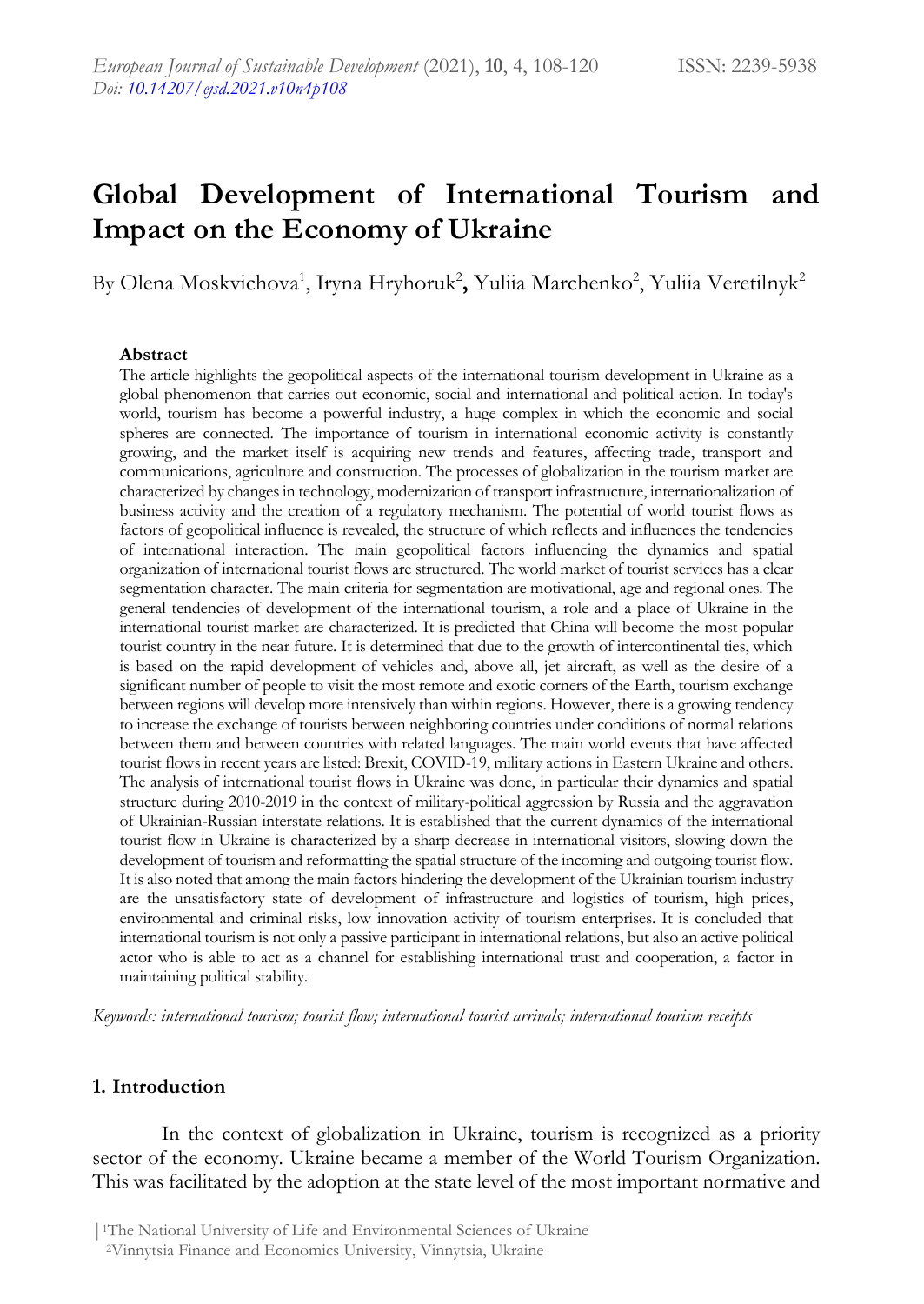legislative acts: Resolution of the Cabinet of Ministers of Ukraine of April 29, 2002 "On approval of the State program of tourism development for 2002-2010", the Law of Ukraine of November 18, 2003 "On amendments to the Law of Ukraine "On tourism"" and the Order of the Cabinet of Ministers of June 27, 2003 "On approval of approaches for foreign and domestic tourism development". 2008 was declared the Year of Tourism by the President of Ukraine.

However, according to the most researchers in Ukraine, the available resource potential is underused, and the activities of a significant number of tourism enterprises are characterized not only by a lower level compared to tourism enterprises of economically developed countries, but also does not meet modern requirements of traditional consumers. This necessitates strengthening of public management in solving problems of modern administration, including ensuring the achievement of world-class tourism development, effective operation of tourism enterprises through the formation of a competitive tourism product that meets international standards, aimed at most effective meeting of customer's needs and increasing the profitability of tourism enterprises. After all, modern tourism is a sphere of socio-economic complex, which in many countries has become a large, rapidly developing industry. In the economy of a country it serves as a source of foreign exchange earnings and a means of employment, expands the contribution to the balance of payments, promotes economic diversification by developing tourism infrastructure, increases the attractiveness of the country as the sphere of entrepreneurship and business cooperation, and creates incentives for foreign capital into the national economy.

The development of tourism is impossible without a set of objective conditions, which include: natural-geographical, socio-economic, political, logistical, cultural, legal.

The leading place among them is occupied by the state of economic development of the country and the level of social protection of the population. It should be noted the direct relationship between economic development, national income and material well-being of the population of each country. Thus, countries with strong economies, as a rule, are leaders in the international tourism market in the number of tourist trips. The level of development of tourism infrastructure also depends on the economic condition of the state. It should be noted that the number of tourist flows is determined not only by the level of the economy in the country, but also the duration of free time; the need to restore the vitality of the population.

#### **2. Literature Review**

Various aspects of the development of international tourism, including in Ukraine, have been repeatedly studied in the works of domestic geographers and economists: Balabanova G.V., Gontarzhevs'ka L.I. [7], Kostina K.V. [2], Lyubitseva O.O., Mal's'ka M.P., Pobochenko L.M., Tkachenko T.I. etc. However, the understanding of tourism as a factor of international political interaction, geopolitical influence is presented only in the publications of foreign scholars. Linda Richter, a professor of political science at the University of Kansas, was one of the first to draw attention to the relevant understanding of international tourism and in many of her publications she revealed the expediency of studying the political aspects of tourism from the point of view of political science, showed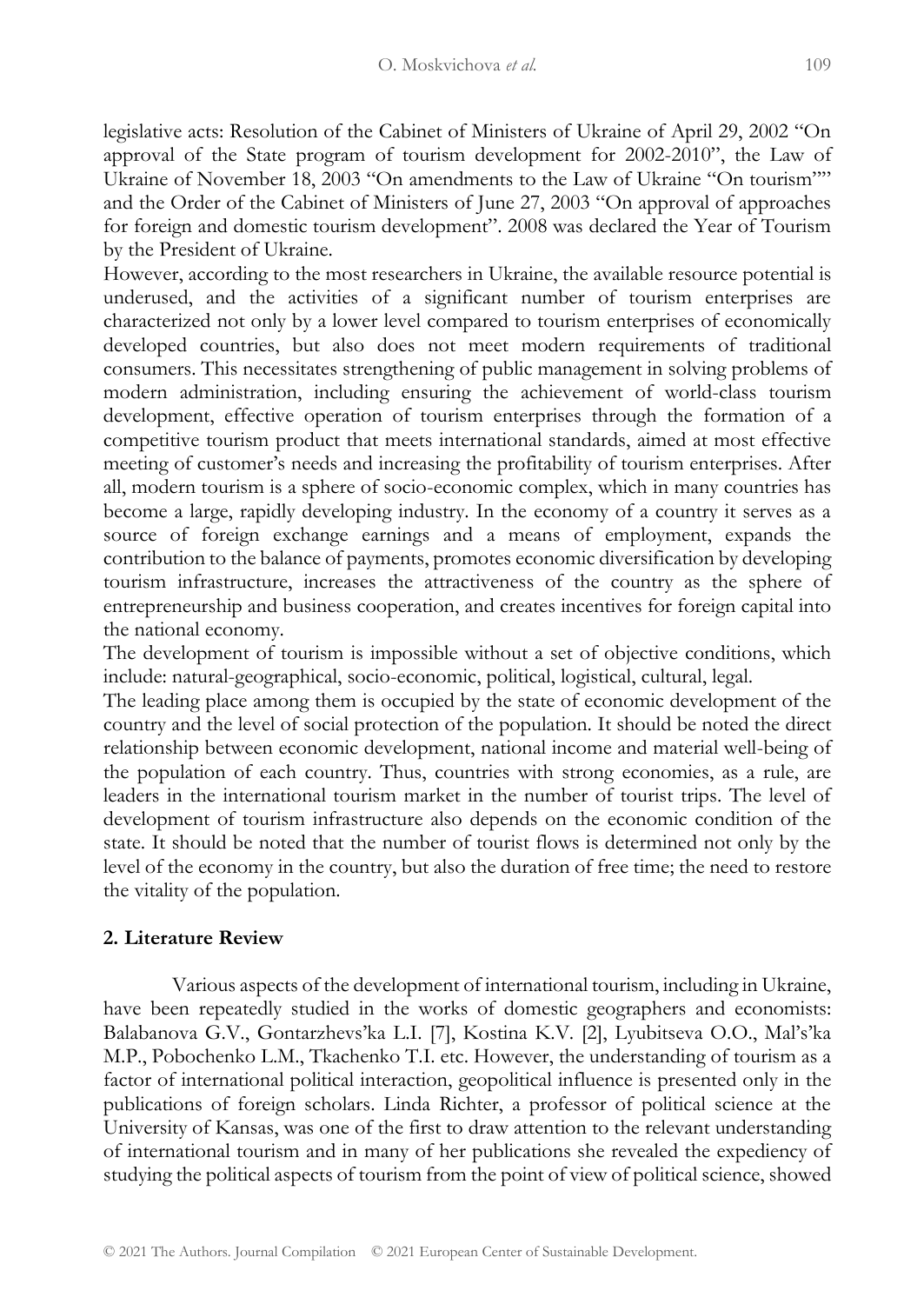the process of politicization of tourism development on the example of Asian countries. Different levels of the relationship between tourism and politics (from international to individual) are covered in the publications of Michael S. Hall. Recently, the political aspects of international tourism have been reflected in the collective works edited by Butler R. and Santikul V., Burns P. and Novelli M., Mufakari O. and Kelly J. The view of tourist flows as factors of geopolitical influence is revealed in detail in the works of Webster C. and Ivanov S., as well as Ignatieva I. In the context of the proposed study, the publication of Metreveli M. and Timoty D. deserves attention. The impact of the military conflict in Eastern Ukraine on the flows of inbound tourism is highlighted only in the context of assessing economic losses. Accordingly, the assessment of the spatial structure of tourist flows in Ukraine in the context of the geopolitical situation and international political influence remains an important scientific-theoretical and practical task.

Conscious Tourism's Dimension in the Historical Villages of Portugal considered Liberato P., Cerqueira I. and Liberato D. [5] in their works, this experience is interesting for implementation in Ukrainian realities.

Problems of research of tourist sphere development in Ukraine are covered in works of domestic scientists: Bezugly I. [1], Borushchak M. [4], Hryniv L.S., Gulyaeva V.G., Dolishny M.I., Kifyak V.F., Kravtsiv V.S., Milashovska O.I., Stechenko D. [1] and others. At the same time, in the works of these scientists there are almost no studies that provide a comprehensive and in-depth analysis of international tourism and its directions in general.

As noted by Karachyna N. [10, p. 112], tourism can be not only a factor of economic growth and the country's entry into the world tourism market, but also a means of comprehensive integration into the world economic space on the basis of its communicative and integration component.

Zaitseva V., considering international tourism in the context of globalization, emphasizes that globalization and regionalization are components of a single process of international tourism development, which makes it a unique economic tool capable of forming production systems of international character and retain local significance [11, p. 59].

Despite the large number of publications, in the scientific literature, both foreign and domestic, there are no studies that provide a sufficiently in-depth analysis of international tourism and characterization of current trends in its development. After all, the current state of tourism development is characterized by high growth rates; new types of tourism are emerging; new tourist routes are being developed; tourist services are being improved; new jobs are being created in this area; infrastructure is being developed; new technologies are being introduced in the field of tourism, etc.

## **3. Area Under Study**

Identification of unexamined aspects of the general problem. The study of literary sources and their generalization shows the importance of this issue, and requires a more in-depth study and analysis of international experience of tourism industry.

Problem definition. The main purpose of the research is to study the state of development of international tourism in the world and its role in stimulating the economy of Ukraine, analysis of statistical indicators of tourism, global development prospects and directions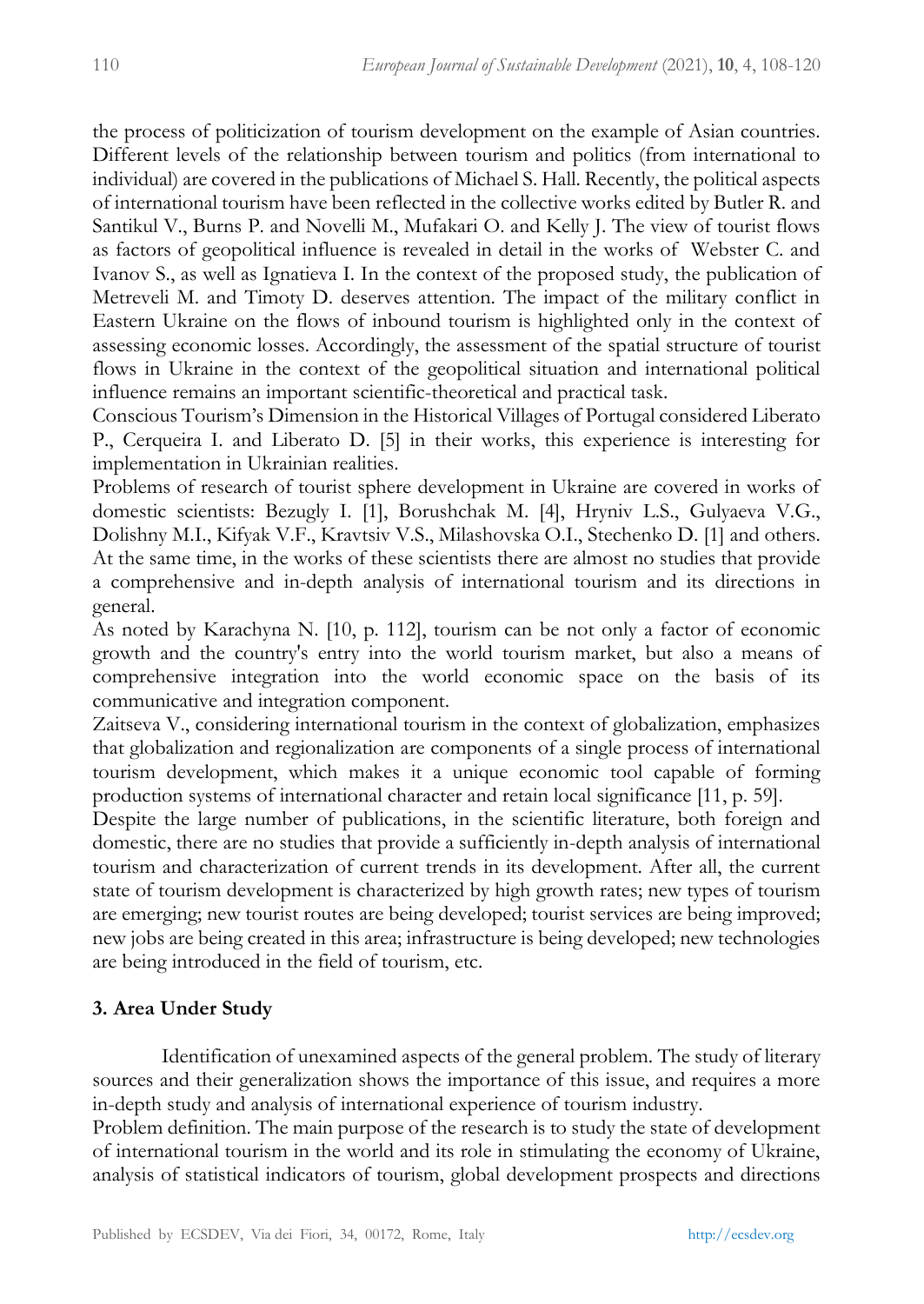of activation of the tourism industry in Ukraine.

## **4. Results**

The growth of educational and cultural potential of society significantly increases the importance of spiritual values and broadening the horizons of tourists, strengthening their desire to learn something new.

According to experts (D. Stechenko, I. Bezugly), it is necessary, first of all, to determine the differentiation of the development strategy for each administrative district, i.e. to rank the justified development goals. This approach involves the formation of a "tree of goals". This will provide an opportunity to identify the subordination of goals at the levels of hierarchy to achieve the goal. The "tree of goals" of the strategy of ecological and economic development of the regional recreational and tourist system contains two goals: 1) development of processes of involvement of the natural environment;

2) increase in the number of visiting vacationers (Fig. 1.).

To implement the first goal, it is advisable to use four sub-goals: identification of areas with valuable health properties; increasing the area of nature reserve facilities; creation of forms of nature reserve fund, the most adapted for use in the recreational and tourist sphere; formation of natural and recreational complexes.

Achieving the second strategic goal will become a reality if the number of visitors increases and intensification of the development of recreational and tourist services (D. Stechenko, I. Bezugly).

The development of tourism is also influenced by the demographic factor, which includes the age of the population, the increase in the number of working women, trends towards later marriage and family formation, early retirement, and so on.

In the XXI century tourism has become global. Tourist flows, together with the exchange of material goods, capital, labor and information, form a network of world economic relations. In a short period of time, they have become a notable phenomenon of international life, have acquired a planetary scale.

With the deepening internationalization of the world economy, the international tourism industry has undergone significant transformations and has become an avant-garde segment of the global market. The modern tourist map of the world has changed significantly due to the growing number of countries that have integrated into the world economic and humanitarian space. According to the types of tourist services, the contingent of tourists, the intensity of tourist flows, scientists identify the following tourist markets (K. Kostina):

− traditional monopoly countries (USA, France, Spain, Italy, Great Britain, Austria);

− new regions (China, Turkey, Poland, Hungary, Czech Republic, Croatia, island countries);

− the most promising countries (Mexico, Malaysia, Thailand, Taiwan, Hong Kong);

− Applicant countries (Ukraine, Russia, Kazakhstan, Bulgaria, Romania, Saudi Arabia, UAE).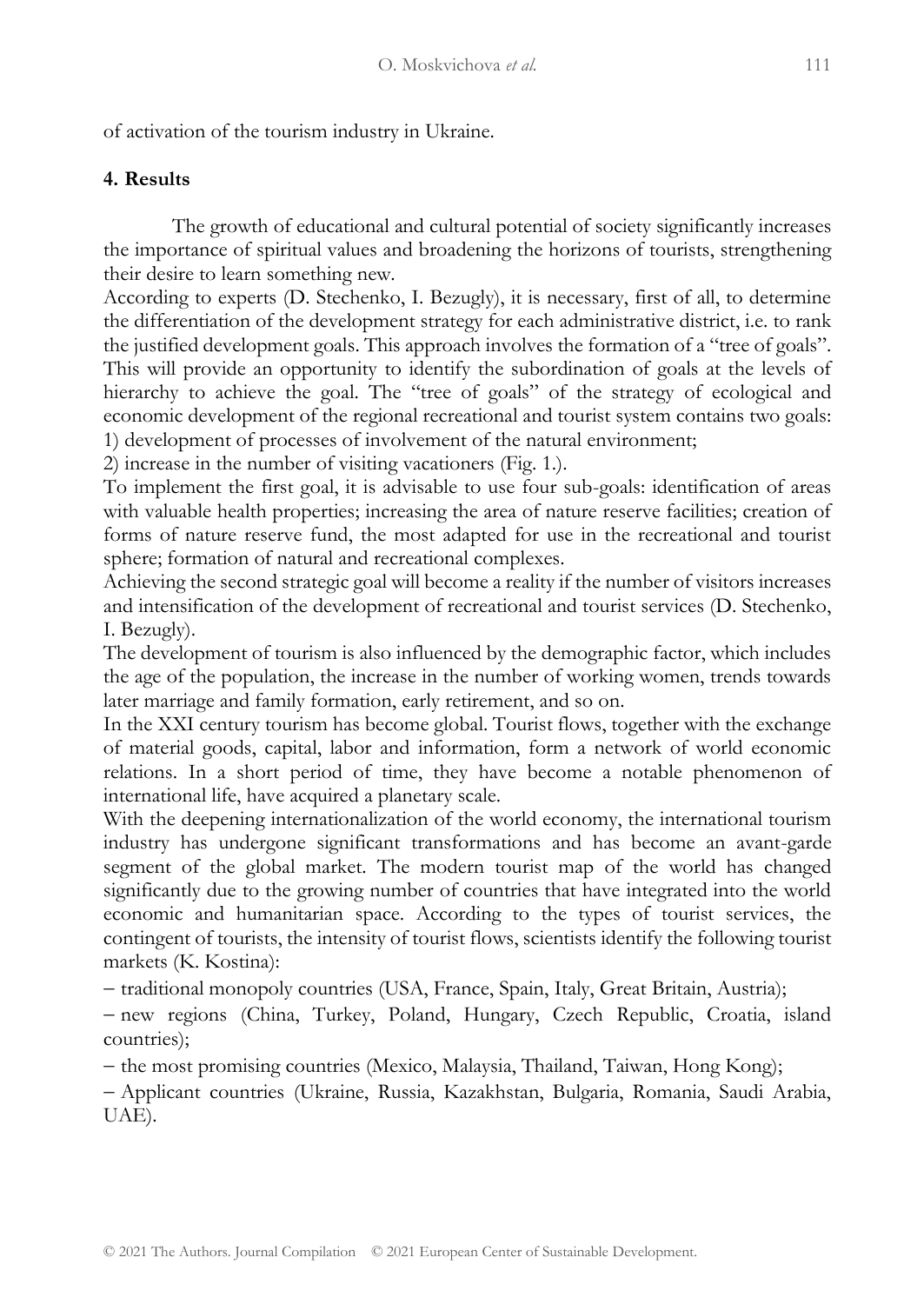

*Figure 1: "Tree of goals" of strategy of ecological and economic development of the recreational and tourist system of Ukraine*

*Source: grouped by authors*

To determine the world's leading tourist centers, first of all, two indicators are taken into account: the number of foreign tourists hosted by the country and the income from international tourism (Table 1). According to the World Tourism Organization in the XXI century there is and is projected a future tourism boom: according to the World Tourism Organization, the number of tourists traveling abroad will grow at least until 2030. With an average increase of 3.3% per year, and, according to experts, the number of tourists to a number of developing countries, including Central and Eastern European countries, will grow by 4.4% per year and in 2030 the share of tourists visiting developing countries will reach 57%. At the same time, the projected revenues from tourism during the forecast period will have an average increase of  $+3\%$  per year. It should be noted that in 2019, 1.46 million international tourist arrivals were fixed and the total income from tourism was recorded in the amount of 1481 billion dollars USA. Daily tourist spending will increase to \$ 5 billion a day (UNWTO).

|            |                                                         |                            | 2010                                                                |          | 2019                                                 |                |                                                                      |          |
|------------|---------------------------------------------------------|----------------------------|---------------------------------------------------------------------|----------|------------------------------------------------------|----------------|----------------------------------------------------------------------|----------|
| Country    | arrivals,<br>million people<br>International<br>tourist | $\delta_{\rm O}$<br>Share, | receipts,<br><b>USA</b><br>International<br>↮<br>tourism<br>billion | Share, % | tourist arrivals,<br>million people<br>International | $\%$<br>Share, | receipts,<br>USA<br>International<br>$\varphi$<br>tourism<br>billion | Share, % |
| World      | 956                                                     | 100                        | 980                                                                 | 100      | 1460                                                 | 100            | 1481                                                                 | 100      |
| France     | 77,6                                                    | 8,1                        | 57,1                                                                | 5,8      | 89,4                                                 | 6,1            | 63,8                                                                 | 4,3      |
| Spain      | 52,7                                                    | 5,5                        | 58,8                                                                | 6,0      | 83,5                                                 | 5,7            | 79,7                                                                 | 5,4      |
| <b>USA</b> | 60,0                                                    | 6,3                        | 137                                                                 | 14,0     | 79,3                                                 | 5,4            | 214,1                                                                | 14,5     |

#### **Table 1: Structure of international tourist flows and their dynamics**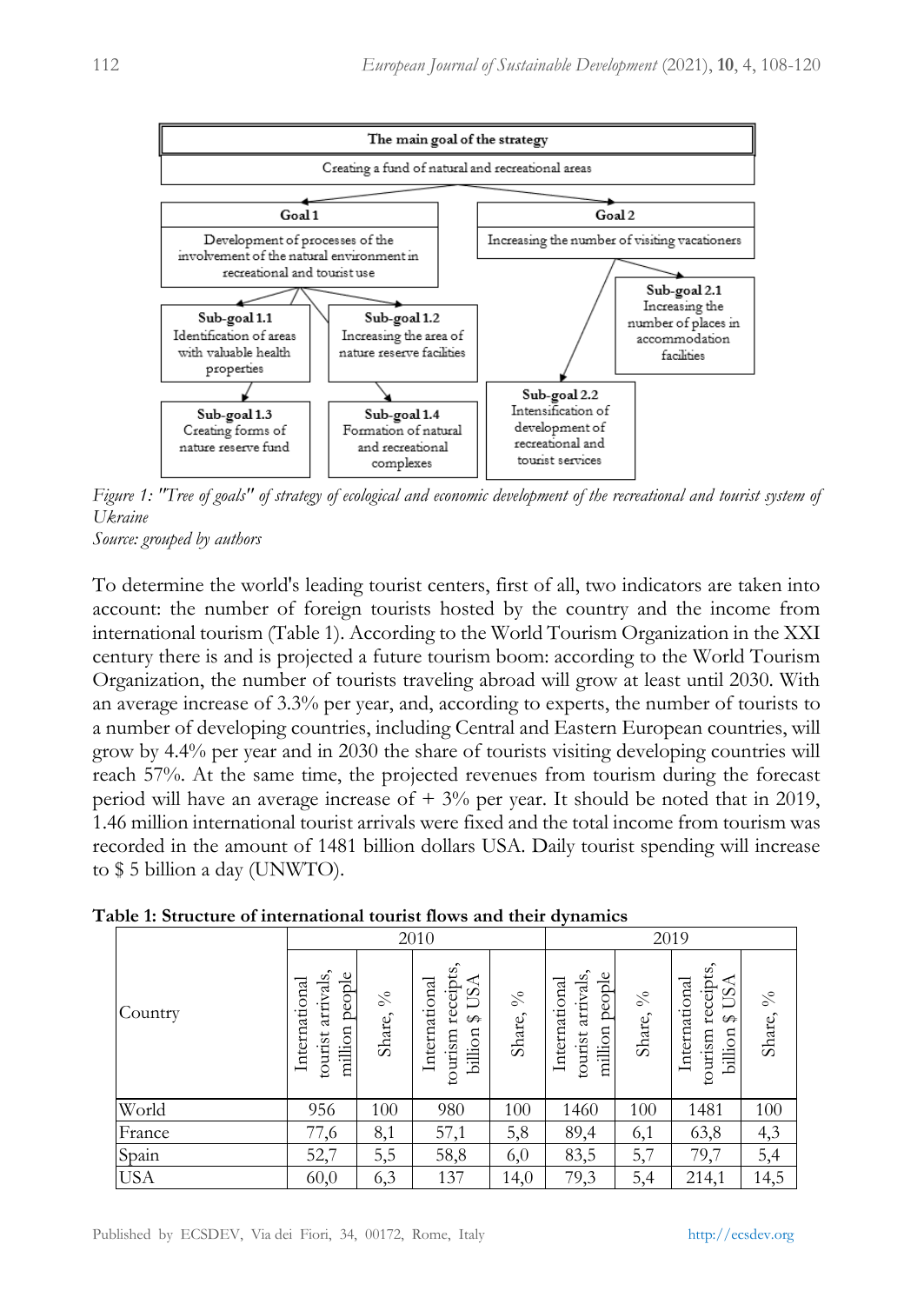|               |                                                       |                            | 2010                                                                  |          | 2019                                                    |                             |                                                         |          |
|---------------|-------------------------------------------------------|----------------------------|-----------------------------------------------------------------------|----------|---------------------------------------------------------|-----------------------------|---------------------------------------------------------|----------|
| Country       | milion people<br>arrivals<br>International<br>tourist | $\delta_{\rm Q}$<br>Share, | tourism receipts<br>USA<br>International<br>⊶<br>billion <sup>3</sup> | Share, % | tourist arrivals,<br>people<br>International<br>million | $\delta_{\rm V0}$<br>Share, | tourism receipts<br>$A$ USA<br>International<br>billion | Share, % |
| China         | 55,7                                                  | 5,8                        | 45,8                                                                  | 4,7      | 65,7                                                    | 4,5                         | 35,8                                                    | 2,4      |
| Italy         | 43,6                                                  | 4,6                        | 38,8                                                                  | 4,0      | 64,5                                                    | 4,4                         | 49,6                                                    | 3,3      |
| Mexico        | 23,3                                                  | 2,4                        | 11,9                                                                  | 1,2      | 45                                                      | 3,1                         | 24,6                                                    | 1,7      |
| Thailand      | 15,9                                                  | 1,7                        | 20,1                                                                  | 2,1      | 39,8                                                    | 2,7                         | 60,5                                                    | 4,1      |
| Germany       | 26,9                                                  | 2,8                        | 34,7                                                                  | 3,5      | 39,6                                                    | 2,7                         | 41,6                                                    | 2,8      |
| Great Britain | 28,9                                                  | 3,0                        | 35,2                                                                  | 3,6      | 39,4                                                    | 2,7                         | 52,7                                                    | 3,6      |
| Ukraine       | 21,2                                                  | 2,2                        | 3,8                                                                   | 0,4      | 13,4                                                    | 0,9                         | 1,6                                                     | 0,1      |
| Other country | 550,2                                                 | 57,6                       | 536,8                                                                 | 54,8     | 900,4                                                   | 61,7                        | 857                                                     | 57,9     |

*Sources: grouped by authors [3].*

Table 1 is based on data from 2019, so it does not show the changes in the tourism industry that were caused by the COVID-19 pandemic, the deployment of which occurred in 2020. With the publication of the UNWTO statistical report for 2020, we can see catastrophic decline in key performance indicators of tourism industry.

Interestingly, Brexit has had little effect on the UK tourism industry. After all, its tourist flows of foreign tourists grew with the same increase as in other top tourist countries. This may have been facilitated by the fact that the United Kingdom has announced the continued admission of tourists from the European Union without visas. In addition, during 2020, the country's economy had declining trends, which made this tourist destination more attractive to tourists.

Ukraine had a negative trend in the period 2010-2019. Unstable political situation, economic crisis and, most importantly, military actions in the east of the country - were the main reasons for the decline in tourist arrivals in the country and, accordingly, led to a significant reduction in income in the tourism industry.

However, according to optimistic UNWTO forecasts, China will become the most popular tourist country in the near future. It is estimated that with an annual growth of 8%, the number of tourist arrivals in China will reach 137.1 million by 2030. In 2019, Macao (China) has the largest tourism trade surplus per capita in the world. Next in popularity will be the United States (102.4 million people), followed by France, Spain, Hong Kong (UNWTO).

At the beginning of the third millennium, the ratio of intra- and interregional tourist flows in the world will change somewhat. Due to the growth of intercontinental connections, which are based on the rapid development of vehicles and, above all, jet aircraft, as well as the desire of a significant number of people to visit the most remote and exotic corners of the Earth, tourism exchange between regions will develop more intensively than within regions. However, there is a growing tendency to increase the exchange of tourists between neighboring countries under conditions of normal relations between them and between countries with related languages.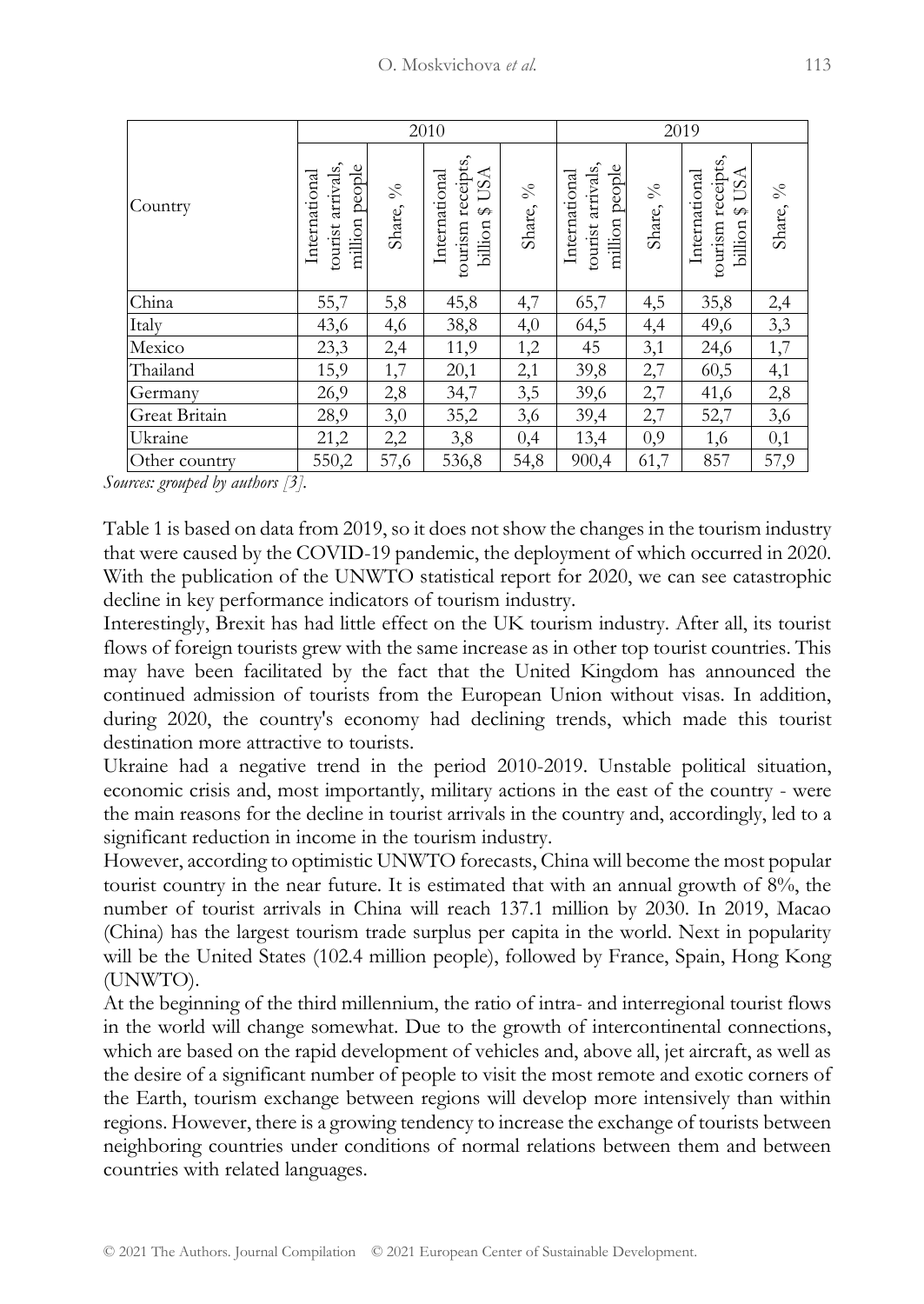In the Ukrainian-Polish Euroregions, the population (Poles and Ukrainians) does not feel the language barrier and this helps to strengthen tourist ties.

In today's world, tourism has become a powerful industry, a huge complex in which the economic and social spheres are connected. And even in the economies of the most industrialized countries of Western Europe and America, this industry occupies a prominent position in terms of total revenue, the number of jobs created, budget revenues. Thus, the contribution of tourism to the production of gross domestic product in the UK is 4%, in the Caribbean - 20%, Switzerland - 8.2% (M. Borushchak).

In large industrialized countries, a significant number of working population work in the tourism sector, in particular, in Poland - 50.4%, in Cyprus - 72.0%, in Hungary - 59.6%, in the UK - 73.8%, in France, respectively - 69.9%. In developing countries, more jobs are being created in tourism than in other areas of economic activity.

The tourism industry has become if not the largest sector of the world economy, then, of course, one of the largest. This is evidenced by the fact that tourism accounts for about 12% of world gross domestic product, more than 30% of world trade services and 11% of world consumer spending, 7% of total investment and 5% of all tax revenues. Today, every tenth employee is directly employed in the provision of tourist services, which is more than 260 million employees.

The importance of tourism in international economic activity is constantly growing, and the market itself is acquiring new trends and features, affecting trade, transport and communications, agriculture and construction.

The processes of globalization in the tourism market are characterized by changes in technology, modernization of transport infrastructure, internationalization of business activity and the creation of a regulatory mechanism.

Ukraine as an independent subject of international economic activity remains insufficiently involved in international tourism processes, although the peculiarities of geographical location, favorable climate, unique natural and recreational resources and a large number of historical and cultural monuments create opportunities for intensive development of many types of tourism.

|                                    |   | products<br>ď<br>Purchase<br>local | restaurant<br>Meals at the<br>local | Bicycle travel | rubbish<br>appropriate<br>containers<br>Placing<br>묘. | with the local<br>Relationship<br>community | हु<br>nd<br>and<br>Ē<br>culture<br>habits<br>Respect |
|------------------------------------|---|------------------------------------|-------------------------------------|----------------|-------------------------------------------------------|---------------------------------------------|------------------------------------------------------|
| Visit the Historical Centre        | r | $0.330**$                          | $0.378**$                           | 0.013          | $0.323**$                                             | $0.247**$                                   | $0.411**$                                            |
|                                    | D | 0.000                              | 0.000                               | 0.783          | 0.000                                                 | 0.000                                       | 0.000                                                |
| Visit the main tourist attractions | r | $0.234**$                          | $0.345**$                           | 0.004          | $0.272**$                                             | $0.189**$                                   | $0.320**$                                            |
|                                    |   | 0,000                              | 0,000                               | 0,929          | 0,000                                                 | 0,000                                       | 0,000                                                |
|                                    | r | 0,070                              | 0,029                               | $0.334**$      | $-0,002$                                              | $0.111*$                                    | $-0,031$                                             |
| Bicycle touring                    |   | 0,137                              | 0,544                               | 0,000          | 0,962                                                 | 0,018                                       | 0,515                                                |
|                                    |   | $0,110*$                           | 0,060                               | $0,314**$      | 0,045                                                 | 0,092                                       | 0,016                                                |
| Canoeing                           | p | 0,019                              | 0.200                               | 0,000          | 0.341                                                 | 0,052                                       | 0,726                                                |

### **Table 2: Relations between behavior at destination and activities carrird out at destination**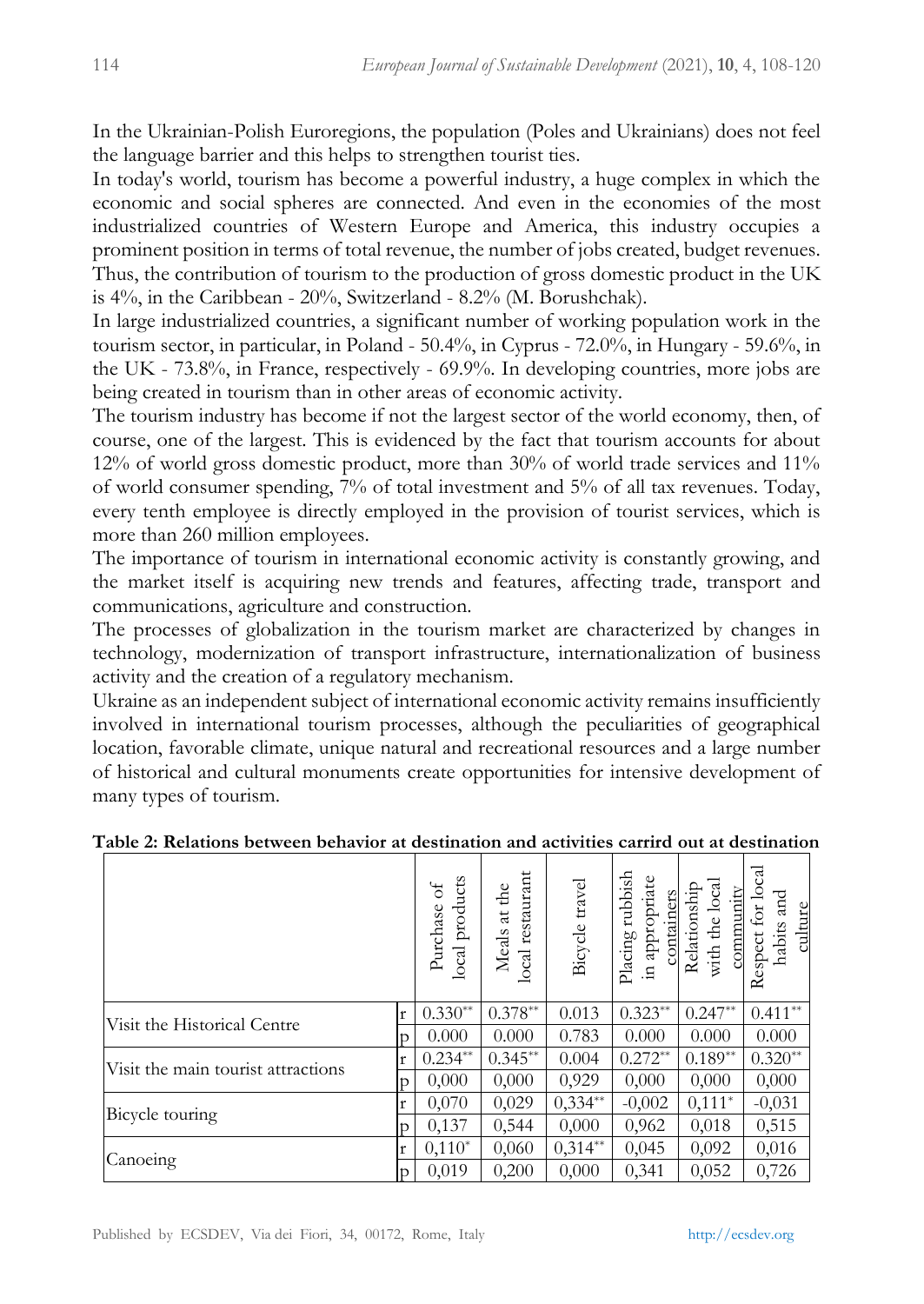|                                                                                                                                                                                                                                                                                                                                                                                                                                                                                                                                                                                                                                                                                                                                                                                                                                                                                                                                                                                                                                                                                                                                                                                                                                                                                                                                                                                                                                                                                                                                                                                                                                                                    |                | local products<br>Purchase of | local restaurant<br>Meals at the | Bicycle travel | Placing rubbish<br>in appropriate | <b>Containers</b><br>Relationship<br>with the local<br>community | Respect for local<br>habits and<br>culture |
|--------------------------------------------------------------------------------------------------------------------------------------------------------------------------------------------------------------------------------------------------------------------------------------------------------------------------------------------------------------------------------------------------------------------------------------------------------------------------------------------------------------------------------------------------------------------------------------------------------------------------------------------------------------------------------------------------------------------------------------------------------------------------------------------------------------------------------------------------------------------------------------------------------------------------------------------------------------------------------------------------------------------------------------------------------------------------------------------------------------------------------------------------------------------------------------------------------------------------------------------------------------------------------------------------------------------------------------------------------------------------------------------------------------------------------------------------------------------------------------------------------------------------------------------------------------------------------------------------------------------------------------------------------------------|----------------|-------------------------------|----------------------------------|----------------|-----------------------------------|------------------------------------------------------------------|--------------------------------------------|
| River beaches                                                                                                                                                                                                                                                                                                                                                                                                                                                                                                                                                                                                                                                                                                                                                                                                                                                                                                                                                                                                                                                                                                                                                                                                                                                                                                                                                                                                                                                                                                                                                                                                                                                      | r              | $0,159**$                     | $0,170**$                        | $0,167**$      | $0,107*$                          | $0,172**$                                                        | $0,118*$                                   |
| Mountain bike routes                                                                                                                                                                                                                                                                                                                                                                                                                                                                                                                                                                                                                                                                                                                                                                                                                                                                                                                                                                                                                                                                                                                                                                                                                                                                                                                                                                                                                                                                                                                                                                                                                                               | p              | 0,001                         | 0,000                            | 0,000          | 0,023                             | 0,000                                                            | 0,012                                      |
|                                                                                                                                                                                                                                                                                                                                                                                                                                                                                                                                                                                                                                                                                                                                                                                                                                                                                                                                                                                                                                                                                                                                                                                                                                                                                                                                                                                                                                                                                                                                                                                                                                                                    | r              | 0,082                         | 0,053                            | $0,374**$      | 0,003                             | $0,121**$                                                        | $-0,010$                                   |
|                                                                                                                                                                                                                                                                                                                                                                                                                                                                                                                                                                                                                                                                                                                                                                                                                                                                                                                                                                                                                                                                                                                                                                                                                                                                                                                                                                                                                                                                                                                                                                                                                                                                    | p              | 0,080                         | 0,265                            | 0,000          | 0,951                             | 0,010                                                            | 0,831                                      |
| Walking trails                                                                                                                                                                                                                                                                                                                                                                                                                                                                                                                                                                                                                                                                                                                                                                                                                                                                                                                                                                                                                                                                                                                                                                                                                                                                                                                                                                                                                                                                                                                                                                                                                                                     | $\mathbf r$    | $0,258$ **                    | $0,185**$                        | $0,330**$      | $0,150**$                         | $0,207**$                                                        | $0,215**$                                  |
|                                                                                                                                                                                                                                                                                                                                                                                                                                                                                                                                                                                                                                                                                                                                                                                                                                                                                                                                                                                                                                                                                                                                                                                                                                                                                                                                                                                                                                                                                                                                                                                                                                                                    | p              | 0,000                         | 0,000                            | 0,000          | 0,001                             | 0,000                                                            | 0,000                                      |
| Involvement with the                                                                                                                                                                                                                                                                                                                                                                                                                                                                                                                                                                                                                                                                                                                                                                                                                                                                                                                                                                                                                                                                                                                                                                                                                                                                                                                                                                                                                                                                                                                                                                                                                                               | $\mathbf r$    | $0,277**$                     | $0,233**$                        | $0,216**$      | $0,171**$                         | $0,521**$                                                        | $0,233**$                                  |
| local community                                                                                                                                                                                                                                                                                                                                                                                                                                                                                                                                                                                                                                                                                                                                                                                                                                                                                                                                                                                                                                                                                                                                                                                                                                                                                                                                                                                                                                                                                                                                                                                                                                                    | p              | 0,000                         | 0,000                            | 0,000          | 0,000                             | 0,000                                                            | 0,000                                      |
| Learning to make handicrafts                                                                                                                                                                                                                                                                                                                                                                                                                                                                                                                                                                                                                                                                                                                                                                                                                                                                                                                                                                                                                                                                                                                                                                                                                                                                                                                                                                                                                                                                                                                                                                                                                                       | $\mathbf r$    | $0,119*$                      | 0,038                            | $0,241**$      | 0,014                             | $0,227**$                                                        | 0,034                                      |
|                                                                                                                                                                                                                                                                                                                                                                                                                                                                                                                                                                                                                                                                                                                                                                                                                                                                                                                                                                                                                                                                                                                                                                                                                                                                                                                                                                                                                                                                                                                                                                                                                                                                    | p              | 0,011                         | 0,418                            | 0,000          | 0,774                             | 0,000                                                            | 0,467                                      |
| Wildlife observation                                                                                                                                                                                                                                                                                                                                                                                                                                                                                                                                                                                                                                                                                                                                                                                                                                                                                                                                                                                                                                                                                                                                                                                                                                                                                                                                                                                                                                                                                                                                                                                                                                               | $\mathbf r$    | $0,219**$                     | $0,172**$                        | $0,213**$      | $0,135**$                         | $0,236**$                                                        | $0,183**$                                  |
|                                                                                                                                                                                                                                                                                                                                                                                                                                                                                                                                                                                                                                                                                                                                                                                                                                                                                                                                                                                                                                                                                                                                                                                                                                                                                                                                                                                                                                                                                                                                                                                                                                                                    | $\overline{p}$ | 0,000                         | 0,000                            | 0,000          | 0,004                             | 0,000                                                            | 0,000                                      |
| Activities for the conservation of                                                                                                                                                                                                                                                                                                                                                                                                                                                                                                                                                                                                                                                                                                                                                                                                                                                                                                                                                                                                                                                                                                                                                                                                                                                                                                                                                                                                                                                                                                                                                                                                                                 | $\mathbf{r}$   | $0,208**$                     | $0,166**$                        | $0,226**$      | $0,141**$                         | $0,322**$                                                        | $0,131**$                                  |
| natural resources                                                                                                                                                                                                                                                                                                                                                                                                                                                                                                                                                                                                                                                                                                                                                                                                                                                                                                                                                                                                                                                                                                                                                                                                                                                                                                                                                                                                                                                                                                                                                                                                                                                  |                | 0,000                         | 0,000                            | 0,000          | 0,003                             | 0,000                                                            | 0,005                                      |
| relationship with the local community and respect for local habits and culture; visit the<br>main tourist attractions and meals at the local restaurant, placing rubbish in appropriate<br>containers, relationship with the local community, and respect for local habits and<br>culture; also between canoeing, mountain bike routes and walking trails with bicycle<br>travel. There is a strong correlation between those who value "Involvement with the loca<br>community" and the appreciation of the relationship with the local community as the main<br>behaviour (P. Liberato, I. Cerqueira, D. Liberato).<br>Among the main factors hindering the development of the national tourism industry are<br>the unsatisfactory state of development of infrastructure and logistics of tourism, high<br>prices, environmental and criminal risks, low innovation activity of tourism enterprises<br>and recently added new problems, which have already been discussed above.<br>The sluggishness or lack of efficiency of the structural adjustment of any entity of the<br>global economic system in accordance with the requirements of the new technologica<br>structure turns not only into the loss of development prospects, but also leads to complete<br>economic degradation and innovation rate making this process fairly operational. In such<br>circumstances, it is important to effectively and timely implement innovations in all sector<br>of the country's economy and manage them; for this reason, there was a "innovative<br>management".<br>The most promising instruments of state policy in the long-term perspective, in addition |                |                               |                                  |                |                                   |                                                                  |                                            |
|                                                                                                                                                                                                                                                                                                                                                                                                                                                                                                                                                                                                                                                                                                                                                                                                                                                                                                                                                                                                                                                                                                                                                                                                                                                                                                                                                                                                                                                                                                                                                                                                                                                                    |                |                               |                                  |                |                                   |                                                                  |                                            |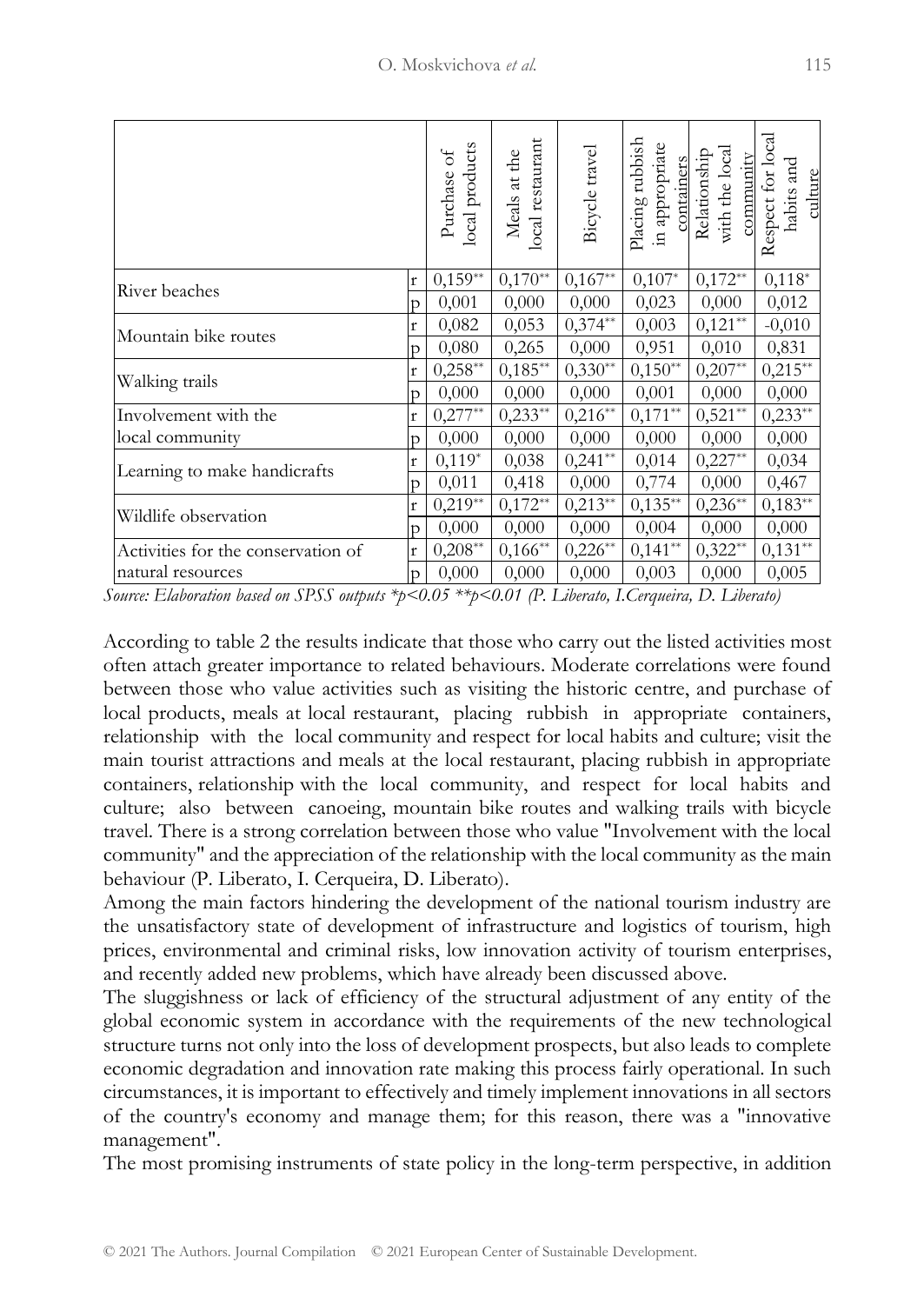to traditional measures to improve the quality of labor resources and increase investment, advocate actions to attract information and telecommunication technologies, innovations and entrepreneurial activity to the process of economic growth. To succeed in this context, countries must first of all ensure a number of prerequisites for increasing domestic R&D expenditures, since R&D (creation of new high-quality products based on the latest technologies) plays a leading role in providing innovative responses in post-industrial development (the desire to optimize the parameters and timing of the development of new products, as well as marketing strategies within the strategic zones of enterprise management in order to increase the long-term sweat profitability and guaranteeing competitiveness in traditional and emerging markets) (V. Bokovets).

Due to its great influence on the economic and social development of the country, the tourism industry should be regulated by the state and be closely monitored by the public. Tourism has great potential to increase employment, intensify entrepreneurship, increase production of goods and services. Thus, tourism, its industry in the context of globalization and Euroregionalization - is an intersectoral economic complex, which is an integrated system of industries, productions and activities, united by a common goal and public purpose to meet the needs of the population in leisure travel by creating and implementing tourist product. Inter-component horizontal links between enterprises of different industries involved in the organization of tourist consumption in accordance with the stages of the service process, allow to distinguish within the tourism industry functional-stage subsystems, represented by combinations of heterogeneous functionalsectoral elements performing homogeneous functions in tourism: institutional and organizational, functional and economic and territorial and economic (Table 3).

| Subsystem         | Structure              | Components                                                             |  |  |  |
|-------------------|------------------------|------------------------------------------------------------------------|--|--|--|
| Institutional and | Legal                  | Legislative and regulatory framework; customs                          |  |  |  |
| organizational    |                        | and consular services                                                  |  |  |  |
|                   | Financial and economic | Taxation system; insurance; financial system                           |  |  |  |
|                   |                        | and exchange rate                                                      |  |  |  |
|                   | Staff                  | Training systems, research and development                             |  |  |  |
| Functional and    | Ensuring hospitality   | Hotel industry; catering; service industries for                       |  |  |  |
| economic          |                        | the provision of additional services                                   |  |  |  |
|                   | Transport              | Air; automobile; railway; river; sea                                   |  |  |  |
|                   | Tourist and health     | Tourist enterprises; tour desks; sanatoriums;                          |  |  |  |
|                   |                        | health facilities                                                      |  |  |  |
| Territorial and   | Tourist resources      | Nature and recreation; cultural and historical;                        |  |  |  |
| economic          |                        | man-made                                                               |  |  |  |
|                   |                        | Socio-demographic potential Population, its ethno-religious structure, |  |  |  |
|                   |                        | traditional culture; resettlement systems                              |  |  |  |
|                   | Economic potential     | Economic complex of the territory;                                     |  |  |  |
|                   |                        | infrastructure systems; administrative-                                |  |  |  |
|                   |                        | territorial system and management system                               |  |  |  |

**Table 3: The structure of the tourism industry**

*Sources: developed by the authors*

Prerequisite for further development of Ukrainian tourism in accordance with the trends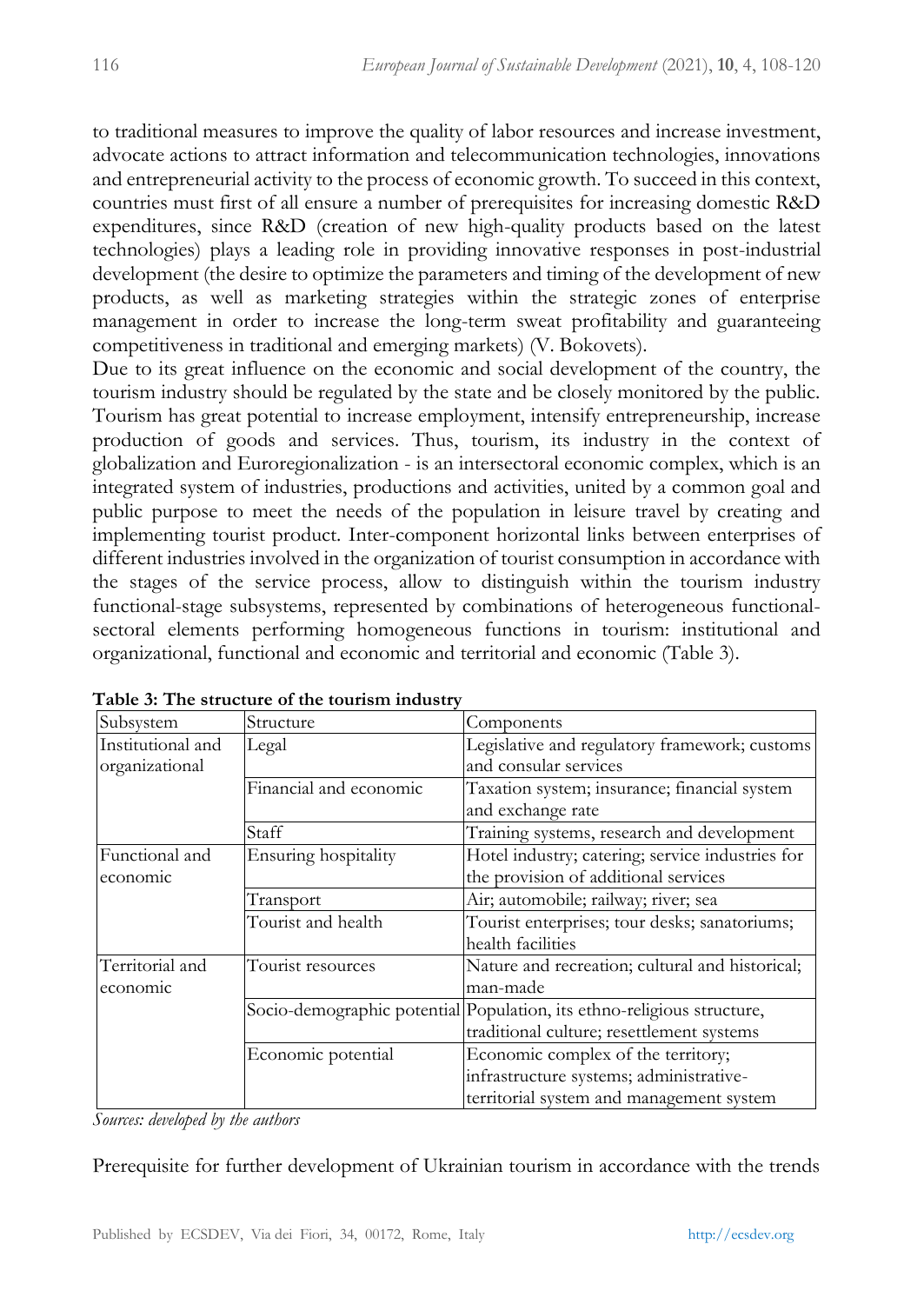of the international market of tourist services is the involvement in the international legal and regulatory framework of tourism advanced achievements of the most developed tourism industries, implementation of quality standards of tourist services, advanced technologies and methods of training of tourist staff and practices of formation of organizational and economic mechanisms of efficiency of the tourist industry functioning. Entrepreneurial aspects of international tourism include the scientific category of "world market of tourist services" as a system of commodity-money relations that arise in the process of buying and selling tourist products and involve interstate movement of consumers of services.

The formation of the world market of tourist services in its modern sense took place in the 1950s, when the development of means of transportation and income growth led to the mass of international tourist production and consumption. Current trends in the world market of tourist services are diversification, informatization of the world market of tourist services, cooperation of small and medium-sized tourist enterprises, narrowing of specialization, increasing requirements for quality of services, strengthening of state support for tourism and more.

The world market of tourist services has a clear segmentation character. The main criteria for segmentation are motivational, age and regional ones.

According to the motivational criterion, it is proposed to allocate:

− cognitive and entertaining in order to meet spiritual needs;

− recreational for treatment, rehabilitation or recreation.

According to the age:

- − children and youth;
- − adult;

− persons of the "third age".

According to the regional criterion - intensive counter-flows of tourist products, counterflows of tourist products with a predominance of exports, counter-flows of tourist products with a predominance of imports, unilateral export flows of tourist products (L. Gontarzhevs'ka).

An increasing role in international tourism is played by business tourism, which covers a wide range of trips. These are business trips of employees of corporations for the purpose of negotiations, participation in production meetings, presentations; trips to symposia, congresses, conferences, seminars, exhibitions; incentive trips for company employees; trips of official delegations, etc. The first group of trips is the most numerous, mainly due to the increasing integration and internationalization of economic relations in the context of global processes.

Health tourism is closely linked to the use of recreational resources. This is a holiday with mandatory preventive treatment (water and mud treatment, mineral water, etc.), outdoor recreation or an active lifestyle. One of the specific segments of health tourism is family vacation.

Hobby tourism gives you the opportunity to do your favorite thing with like-minded people on vacation or travel.

A very expensive and elite type of international tourism is adventure tourism: hiking expeditions, safari tours; circumnavigation (yachting).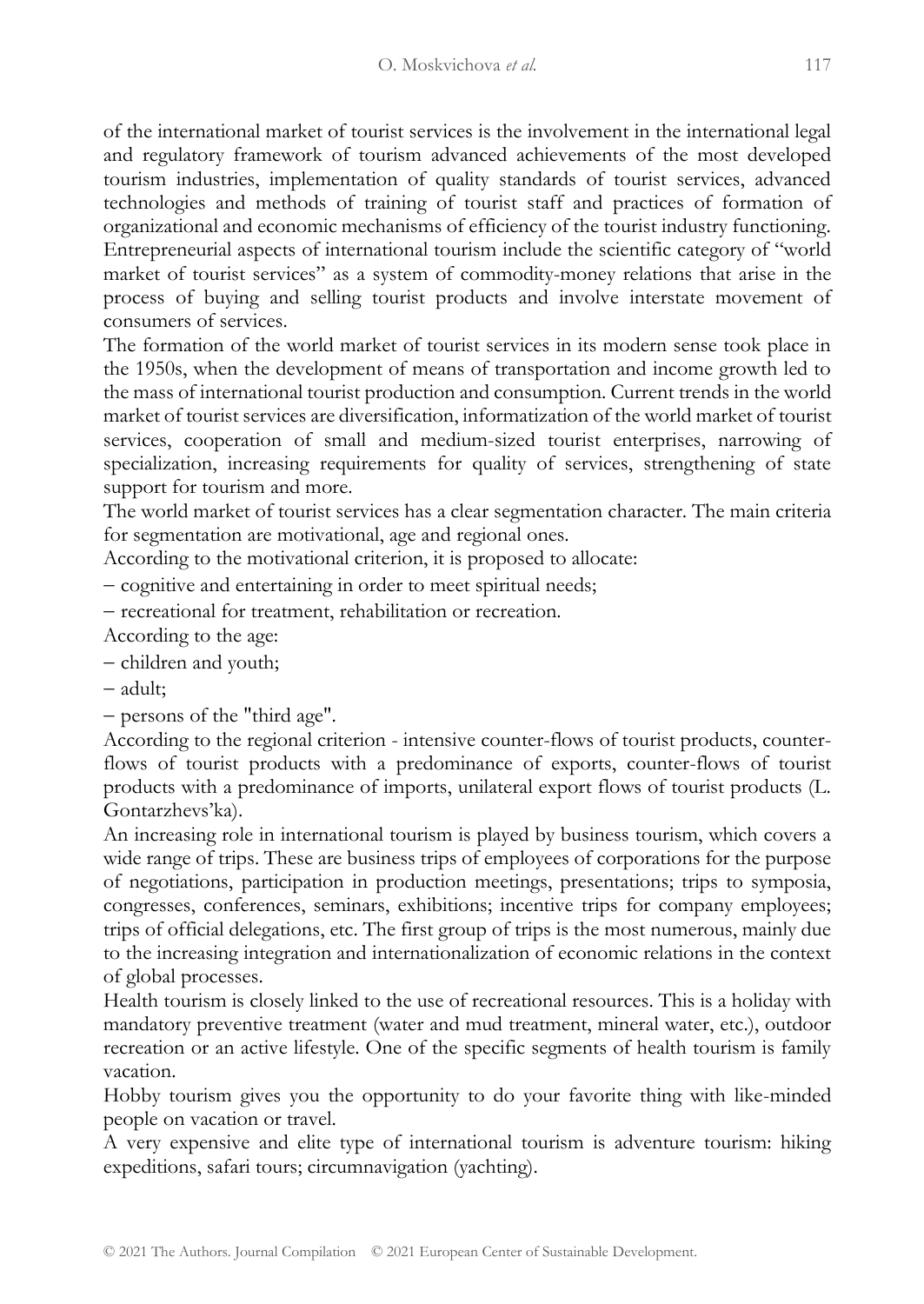The main consumers of sports tourism are sports fans, athletes, hikers. The main task of sports tourism is to preserve opportunities to engage in the chosen sport. Among the most important requirements for sports tours should be noted the safety of tourists by hiring experienced, proven and qualified instructors; laying and constant control over the condition of the track, route, sports facilities, travel insurance.

Historically, the oldest type of international tourism is religious tourism. It includes pilgrimage (visiting holy places for worship); educational trips to get acquainted with religious monuments, religious culture; scientific trips (trips of scholars dealing with religion).

The key problem of the evolution of Ukraine's tourism industry in modern conditions is that the Ukrainian tourism business is developing with a predominant focus on the departure of citizens, while under the effective use of available natural and recreational resources, it could generate revenues of up to \$ 4 billion. In 2019, the number of outbound tourists compared to 2018 increased by 27.2% and amounted to 5525 thousand people, and the number of tourists entering Ukraine increased by 12.7% and amounted to only 87 thousand people; the number of domestic tourists during this period increased by 12.2% and amounted to 520 thousand people. The ratio of outbound to domestic tourists is 10:1 (State Statistics Service of Ukraine). Thus, the issue of reorientation and expansion of the number of exporters of tourist flows to Ukraine is relevant, taking into account the significant share of foreign tourists from post-Soviet and neighboring countries (Table 4).

| Country             | Number of tourists, pers. | Country share, % |
|---------------------|---------------------------|------------------|
| Total               | 14229642                  | 100              |
| Republic of Moldova | 4435664                   | 31,2             |
| <b>Belarus</b>      | 2727645                   | 19,2             |
| Russian Federation  | 1464764                   | 10,3             |
| Poland              | 1144249                   | 8,0              |
| Hungary             | 1119446                   | 7,9              |
| Romania             | 791116                    | 5,6              |
| Slovakia            | 366249                    | 2,6              |
| Turkey              | 270695                    | 1,9              |
| Israel              | 261486                    | 1,8              |
| Germany             | 209447                    | 1,5              |
| USA                 | 153778                    | 1,1              |

**Table 4: Ranking of the main countries of inbound tourism to Ukraine in 2019**

*Sources: compiled by the authors on the basis of data from the State Statistics Service of Ukraine*

It should be noted that until 2014, there was a trend of inbound tourism to Ukraine only from post-Soviet countries. In turn, Ukrainians most often in 2019 went to Poland (999978 people), the Russian Federation (4376423 people), Hungary (3118758 people), the Republic of Moldova (1680353 people), Belarus (1186466 people), Turkey (1185057 people), Romania (1045424 people), Slovakia (854657 people), Egypt (733597 people). In the future, an important prerequisite for the qualitative evolution of the Ukrainian tourism industry is the formation of a common market for tourism services between Ukraine and the countries of Central and Eastern Europe. The creation of such a common Euro-oriented market space takes place mainly in two directions: cooperation with the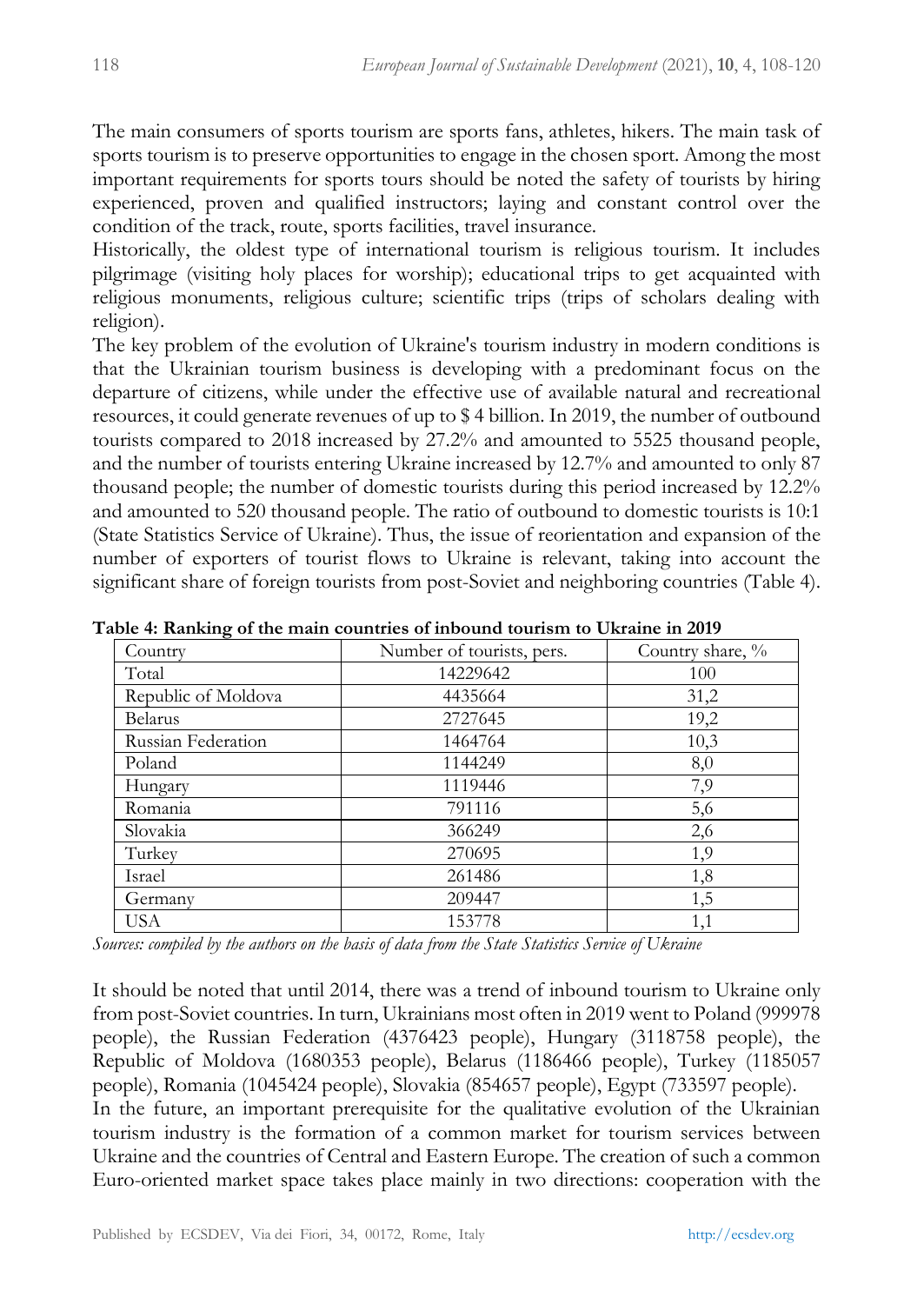European Union (Poland, Czech Republic, Slovakia, Lithuania, Latvia, Estonia, Hungary, and Croatia) and participation in the Black Sea Economic Cooperation (Albania, Moldova).

## **5. Conclusions**

Structural re-adjustment of the Ukrainian market of tourist services should be carried out in the following areas:

− formation of effective mechanisms of state policy in the field of tourism;

− creation of a favorable investment climate in the tourist sector of Ukraine;

− development of international transport corridors on highways in tourist regions;

− introduction of a national program of inventory of material resources of the tourism industry and development of their gradual modernization;

− giving priority to cultural development;

− rural tourism, which takes into account the cultural and natural potential of Ukraine;

− development of social tourism - a system of affordable tourist services for socially vulnerable groups of people and youth;

− introduction of European standards for the provision of tourist and hotel services, training of the industry and its legislative support;

− providing advertising and information activities to create a positive image of Ukraine as a tourist center.

Especially important and promising is the development of cooperation with the EU, given the possibility of promoting the national tourism product on the European market; involvement in the information space, best practices in the organization of tourist activities; strengthening European integration processes in the country.

It should be noted that in terms of its tourist and recreational potential, Ukraine has the opportunity to become one of the largest European tourist centers.

Today, cross-border tourism business is intensifying in Ukraine, in particular within the Ukrainian-Polish Euroregions. For this purpose, the regionalization of Polish-Ukrainian cross-border corridors is taking place, which primarily contribute to the development of agricultural tourism.

## **References**

- Stechenko, D., Bezugly, I. (2010). Algoritm viznachennya strategichnih cilej rozvitku regional'noï rekreacijnoturistichnoї sistemi [Algorithm for determining the strategic goals of the regional recreational and tourist system]. Regional economy, №1, p.28-29.
- Kostina, K.V. (2006). Suchasnі tendencії rozvitku mіzhnarodnih turistichnih rinkіv [Current trends in international tourism markets]. Bulletin of Donetsk State University of Economics and Trade, №4, p. 150.
- The World Tourism Organization (UNWTO) (2019). https://www.unwto.org/ (date of application 25.04.2021).
- Borushchak, M. (2016). Problemi formuvannya strategії rozvitku turistichnih regіonіv [Problems of formation of strategy of development of tourist regions]. Lviv : IRD NAS of Ukraine, p. 11.